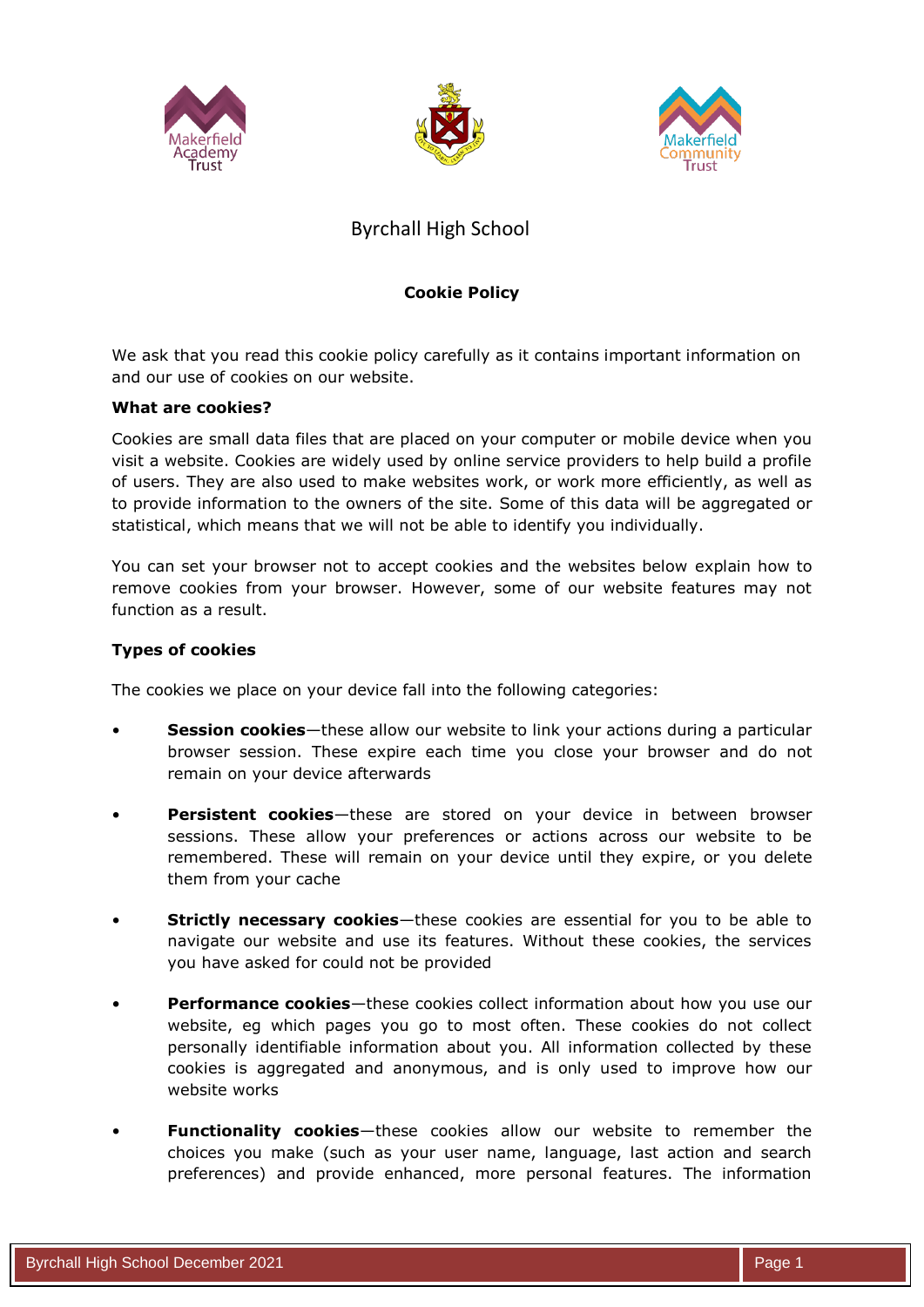





# Byrchall High School

collected by these cookies is anonymous and cannot track your browsing activity on other websites

## **The cookies we use**

The table below provides more information about the cookies we use and why:

| The cookies we use      | What they do                                                 |
|-------------------------|--------------------------------------------------------------|
| <b>XSRF-TOKEN</b>       | Used for security reasons                                    |
| hs                      | Used for security reasons                                    |
| sySession               | Used in connection with user login                           |
| SSR-caching             | Used to indicate the system from which the site was rendered |
| wixCIDX                 | Used for system monitoring/debugging                         |
| fedops.logger.sessionId | Used for stability/effectiveness measurement                 |
|                         |                                                              |

## **How we use your cookies**

Byrchall High School may request cookies to be set on your computer or device. Cookies are used to let us know when you visit our website, how you interact with us and to make your experience using the school website better for you. The cookies we collect will differ depending on what you are looking at on our website. You are able to adapt your cookie preferences, but by blocking certain types of cookie it may mean that your experience on the website is impacted.

## **Consent to use cookies**

We will ask for your permission (consent) to place cookies or other similar technologies on your device, except where these are essential for us to provide you with a service that you have requested (eg to enable you to put items in your shopping basket and use our check-out process).

There is a notice on our home page which describes how we use cookies and requests your consent to place cookies on your device.